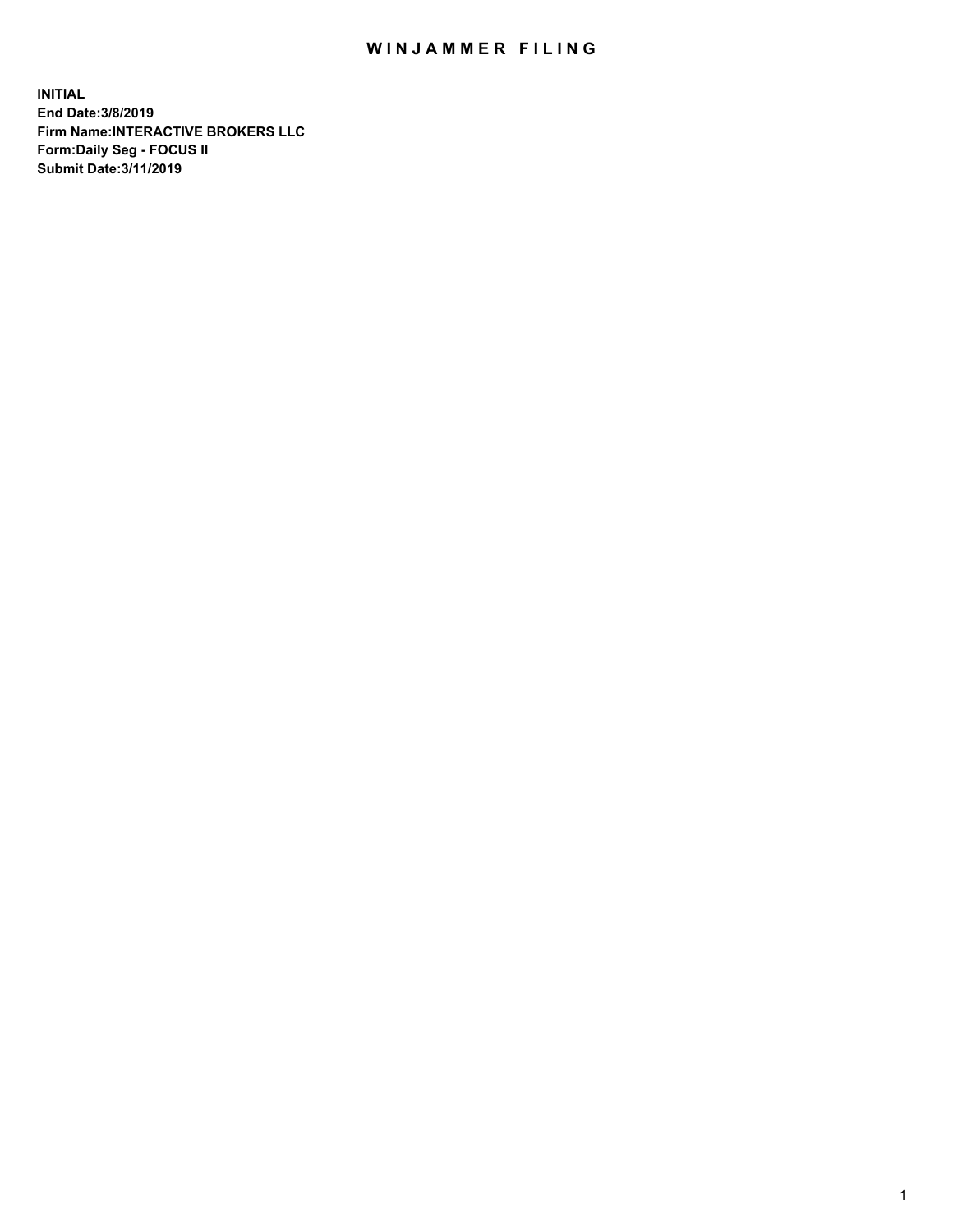**INITIAL End Date:3/8/2019 Firm Name:INTERACTIVE BROKERS LLC Form:Daily Seg - FOCUS II Submit Date:3/11/2019 Daily Segregation - Cover Page**

| Name of Company                                                                                                                                                                                                                                                                                                                | <b>INTERACTIVE BROKERS LLC</b>                                                                  |
|--------------------------------------------------------------------------------------------------------------------------------------------------------------------------------------------------------------------------------------------------------------------------------------------------------------------------------|-------------------------------------------------------------------------------------------------|
| <b>Contact Name</b>                                                                                                                                                                                                                                                                                                            | James Menicucci                                                                                 |
| <b>Contact Phone Number</b>                                                                                                                                                                                                                                                                                                    | 203-618-8085                                                                                    |
| <b>Contact Email Address</b>                                                                                                                                                                                                                                                                                                   | jmenicucci@interactivebrokers.c<br>om                                                           |
| FCM's Customer Segregated Funds Residual Interest Target (choose one):<br>a. Minimum dollar amount: ; or<br>b. Minimum percentage of customer segregated funds required:% ; or<br>c. Dollar amount range between: and; or<br>d. Percentage range of customer segregated funds required between:% and%.                         | $\overline{\mathbf{0}}$<br>$\overline{\mathbf{0}}$<br>155,000,000 245,000,000<br>0 <sub>0</sub> |
| FCM's Customer Secured Amount Funds Residual Interest Target (choose one):<br>a. Minimum dollar amount: ; or<br>b. Minimum percentage of customer secured funds required:% ; or<br>c. Dollar amount range between: and; or<br>d. Percentage range of customer secured funds required between:% and%.                           | $\overline{\mathbf{0}}$<br>0<br>80,000,000 120,000,000<br>0 <sub>0</sub>                        |
| FCM's Cleared Swaps Customer Collateral Residual Interest Target (choose one):<br>a. Minimum dollar amount: ; or<br>b. Minimum percentage of cleared swaps customer collateral required:% ; or<br>c. Dollar amount range between: and; or<br>d. Percentage range of cleared swaps customer collateral required between:% and%. | $\overline{\mathbf{0}}$<br><u>0</u><br>$\underline{0}$ $\underline{0}$<br>00                    |

Attach supporting documents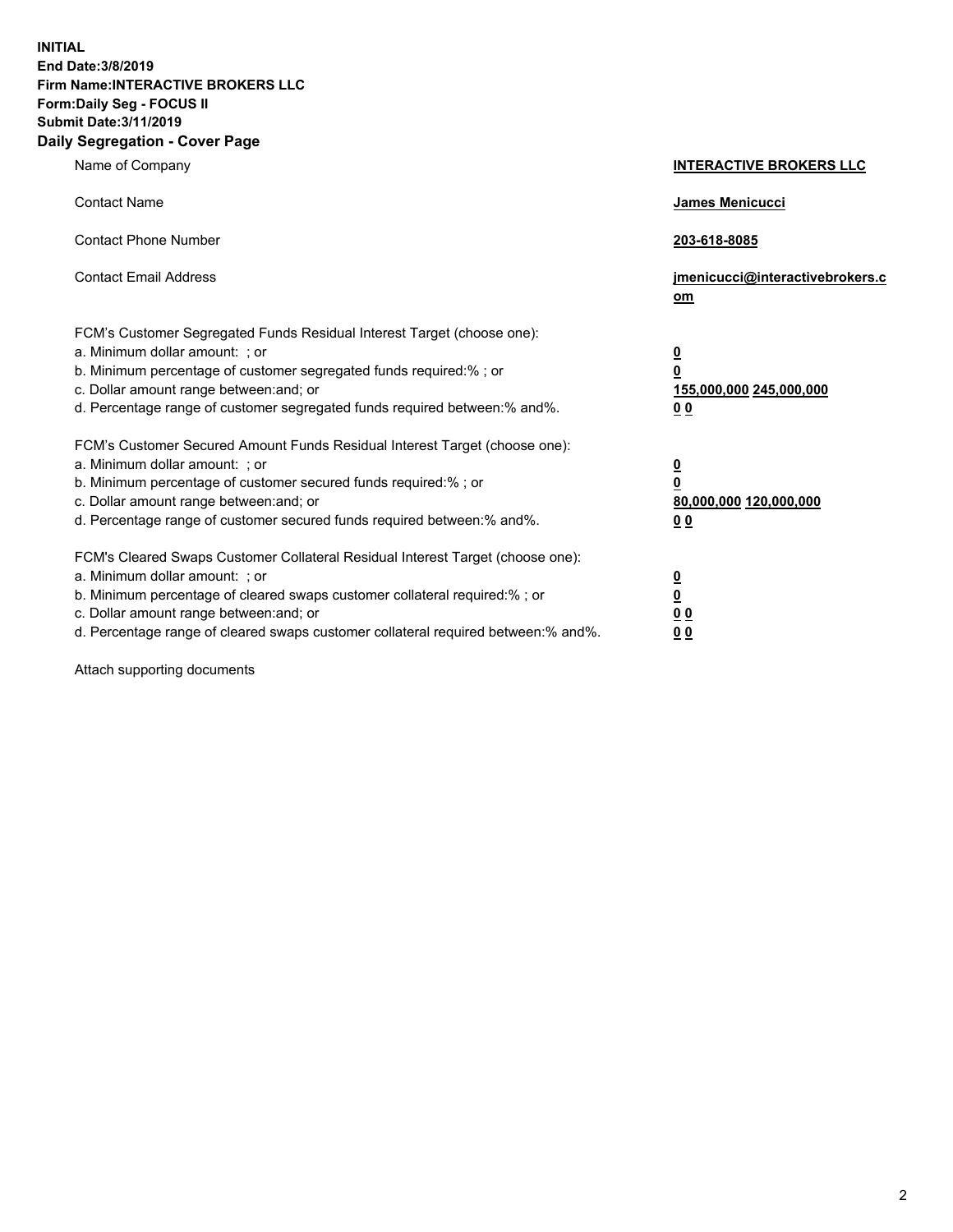## **INITIAL End Date:3/8/2019 Firm Name:INTERACTIVE BROKERS LLC Form:Daily Seg - FOCUS II Submit Date:3/11/2019 Daily Segregation - Secured Amounts**

|     | Daily Jegiegation - Jeculed Aniounts                                                                       |                                   |
|-----|------------------------------------------------------------------------------------------------------------|-----------------------------------|
|     | Foreign Futures and Foreign Options Secured Amounts                                                        |                                   |
|     | Amount required to be set aside pursuant to law, rule or regulation of a foreign                           | $0$ [7305]                        |
|     | government or a rule of a self-regulatory organization authorized thereunder                               |                                   |
| 1.  | Net ledger balance - Foreign Futures and Foreign Option Trading - All Customers                            |                                   |
|     | A. Cash                                                                                                    | 444,430,005 [7315]                |
|     | B. Securities (at market)                                                                                  | $0$ [7317]                        |
| 2.  | Net unrealized profit (loss) in open futures contracts traded on a foreign board of trade                  | 58,902 [7325]                     |
| 3.  | Exchange traded options                                                                                    |                                   |
|     | a. Market value of open option contracts purchased on a foreign board of trade                             | 92,828 [7335]                     |
|     | b. Market value of open contracts granted (sold) on a foreign board of trade                               | -19,637 [7337]                    |
| 4.  | Net equity (deficit) (add lines 1. 2. and 3.)                                                              | 444,562,098 [7345]                |
| 5.  | Account liquidating to a deficit and account with a debit balances - gross amount                          | 10,726 [7351]                     |
|     | Less: amount offset by customer owned securities                                                           | 0 [7352] 10,726 [7354]            |
| 6.  | Amount required to be set aside as the secured amount - Net Liquidating Equity                             | 444,572,824 [7355]                |
|     | Method (add lines 4 and 5)                                                                                 |                                   |
| 7.  | Greater of amount required to be set aside pursuant to foreign jurisdiction (above) or line                | 444,572,824 [7360]                |
|     | 6.                                                                                                         |                                   |
|     | FUNDS DEPOSITED IN SEPARATE REGULATION 30.7 ACCOUNTS                                                       |                                   |
| 1.  | Cash in banks                                                                                              |                                   |
|     | A. Banks located in the United States                                                                      | 57,593,113 [7500]                 |
|     | B. Other banks qualified under Regulation 30.7                                                             | 0 [7520] 57,593,113 [7530]        |
| 2.  | Securities                                                                                                 |                                   |
|     | A. In safekeeping with banks located in the United States                                                  | 411,795,630 [7540]                |
|     | B. In safekeeping with other banks qualified under Regulation 30.7                                         | 0 [7560] 411,795,630 [7570]       |
| 3.  | Equities with registered futures commission merchants                                                      |                                   |
|     | A. Cash                                                                                                    | $0$ [7580]                        |
|     | <b>B.</b> Securities                                                                                       | $0$ [7590]                        |
|     | C. Unrealized gain (loss) on open futures contracts                                                        | $0$ [7600]                        |
|     | D. Value of long option contracts                                                                          | $0$ [7610]                        |
|     | E. Value of short option contracts                                                                         | 0 [7615] 0 [7620]                 |
| 4.  | Amounts held by clearing organizations of foreign boards of trade                                          |                                   |
|     | A. Cash                                                                                                    | $0$ [7640]                        |
|     | <b>B.</b> Securities                                                                                       | $0$ [7650]                        |
|     | C. Amount due to (from) clearing organization - daily variation                                            | $0$ [7660]                        |
|     | D. Value of long option contracts                                                                          | $0$ [7670]                        |
|     | E. Value of short option contracts                                                                         | 0 [7675] 0 [7680]                 |
| 5.  | Amounts held by members of foreign boards of trade                                                         |                                   |
|     | A. Cash                                                                                                    | 99,216,163 [7700]                 |
|     | <b>B.</b> Securities                                                                                       | $0$ [7710]                        |
|     | C. Unrealized gain (loss) on open futures contracts                                                        | 2,220,082 [7720]                  |
|     | D. Value of long option contracts                                                                          | 92,828 [7730]                     |
|     | E. Value of short option contracts                                                                         | -19,637 [7735] 101,509,436 [7740] |
| 6.  | Amounts with other depositories designated by a foreign board of trade                                     | $0$ [7760]                        |
| 7.  | Segregated funds on hand                                                                                   | $0$ [7765]                        |
| 8.  | Total funds in separate section 30.7 accounts                                                              | 570,898,179 [7770]                |
| 9.  | Excess (deficiency) Set Aside for Secured Amount (subtract line 7 Secured Statement<br>Page 1 from Line 8) | 126,325,355 [7380]                |
| 10. | Management Target Amount for Excess funds in separate section 30.7 accounts                                | 80,000,000 [7780]                 |
| 11. | Excess (deficiency) funds in separate 30.7 accounts over (under) Management Target                         | 46,325,355 [7785]                 |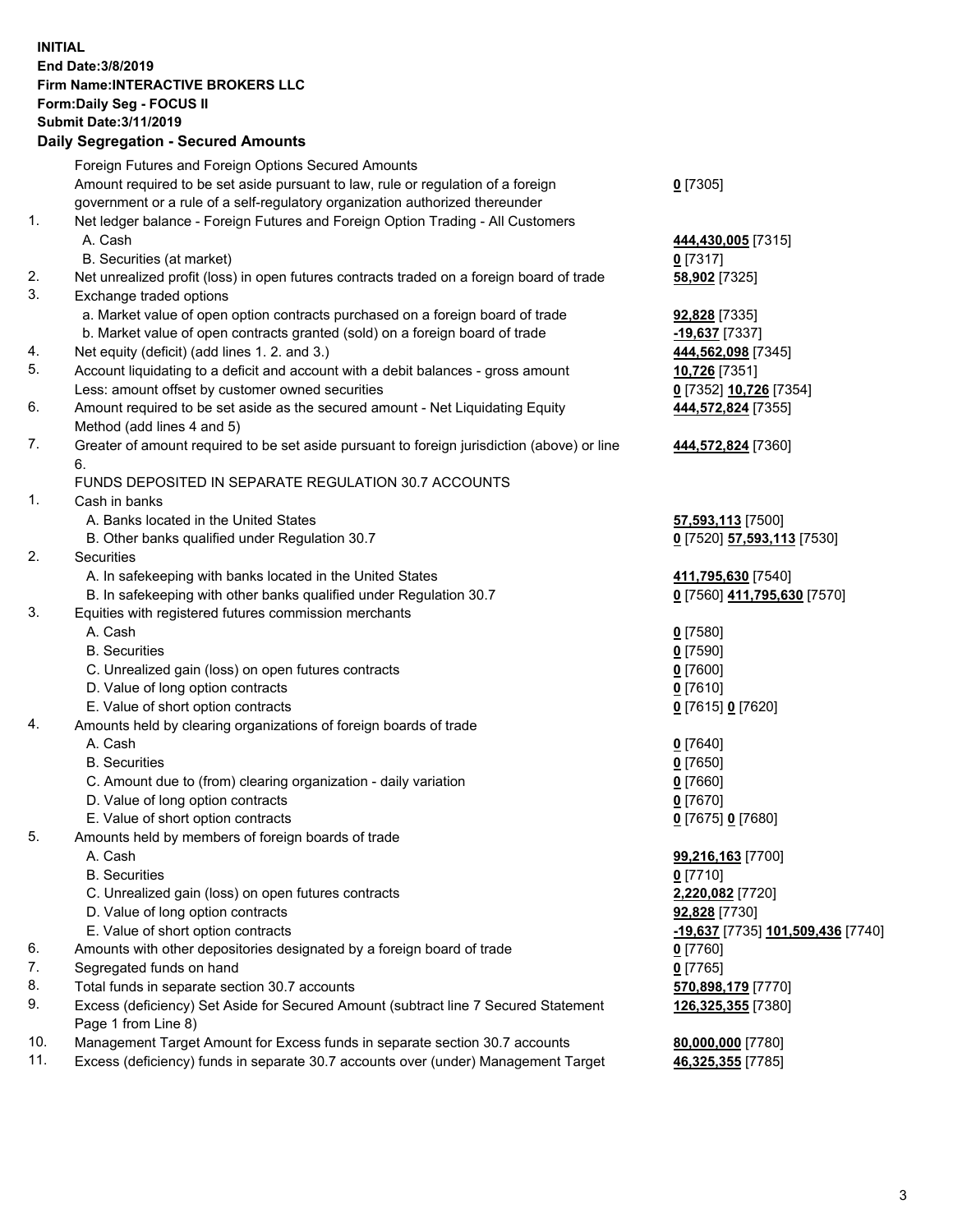**INITIAL End Date:3/8/2019 Firm Name:INTERACTIVE BROKERS LLC Form:Daily Seg - FOCUS II Submit Date:3/11/2019 Daily Segregation - Segregation Statement** SEGREGATION REQUIREMENTS(Section 4d(2) of the CEAct) 1. Net ledger balance A. Cash **3,897,703,553** [7010] B. Securities (at market) **0** [7020] 2. Net unrealized profit (loss) in open futures contracts traded on a contract market **-83,950,268** [7030] 3. Exchange traded options A. Add market value of open option contracts purchased on a contract market **113,162,481** [7032] B. Deduct market value of open option contracts granted (sold) on a contract market **-176,707,189** [7033] 4. Net equity (deficit) (add lines 1, 2 and 3) **3,750,208,577** [7040] 5. Accounts liquidating to a deficit and accounts with debit balances - gross amount **1,234,218** [7045] Less: amount offset by customer securities **0** [7047] **1,234,218** [7050] 6. Amount required to be segregated (add lines 4 and 5) **3,751,442,795** [7060] FUNDS IN SEGREGATED ACCOUNTS 7. Deposited in segregated funds bank accounts A. Cash **478,708,250** [7070] B. Securities representing investments of customers' funds (at market) **2,300,770,095** [7080] C. Securities held for particular customers or option customers in lieu of cash (at market) **0** [7090] 8. Margins on deposit with derivatives clearing organizations of contract markets A. Cash **4,404,959** [7100] B. Securities representing investments of customers' funds (at market) **1,251,071,947** [7110] C. Securities held for particular customers or option customers in lieu of cash (at market) **0** [7120] 9. Net settlement from (to) derivatives clearing organizations of contract markets **-10,133,313** [7130] 10. Exchange traded options A. Value of open long option contracts **113,932,106** [7132] B. Value of open short option contracts **-177,495,563** [7133] 11. Net equities with other FCMs A. Net liquidating equity **0** [7140] B. Securities representing investments of customers' funds (at market) **0** [7160] C. Securities held for particular customers or option customers in lieu of cash (at market) **0** [7170] 12. Segregated funds on hand **0** [7150] 13. Total amount in segregation (add lines 7 through 12) **3,961,258,481** [7180] 14. Excess (deficiency) funds in segregation (subtract line 6 from line 13) **209,815,686** [7190] 15. Management Target Amount for Excess funds in segregation **155,000,000** [7194] **54,815,686** [7198]

16. Excess (deficiency) funds in segregation over (under) Management Target Amount Excess